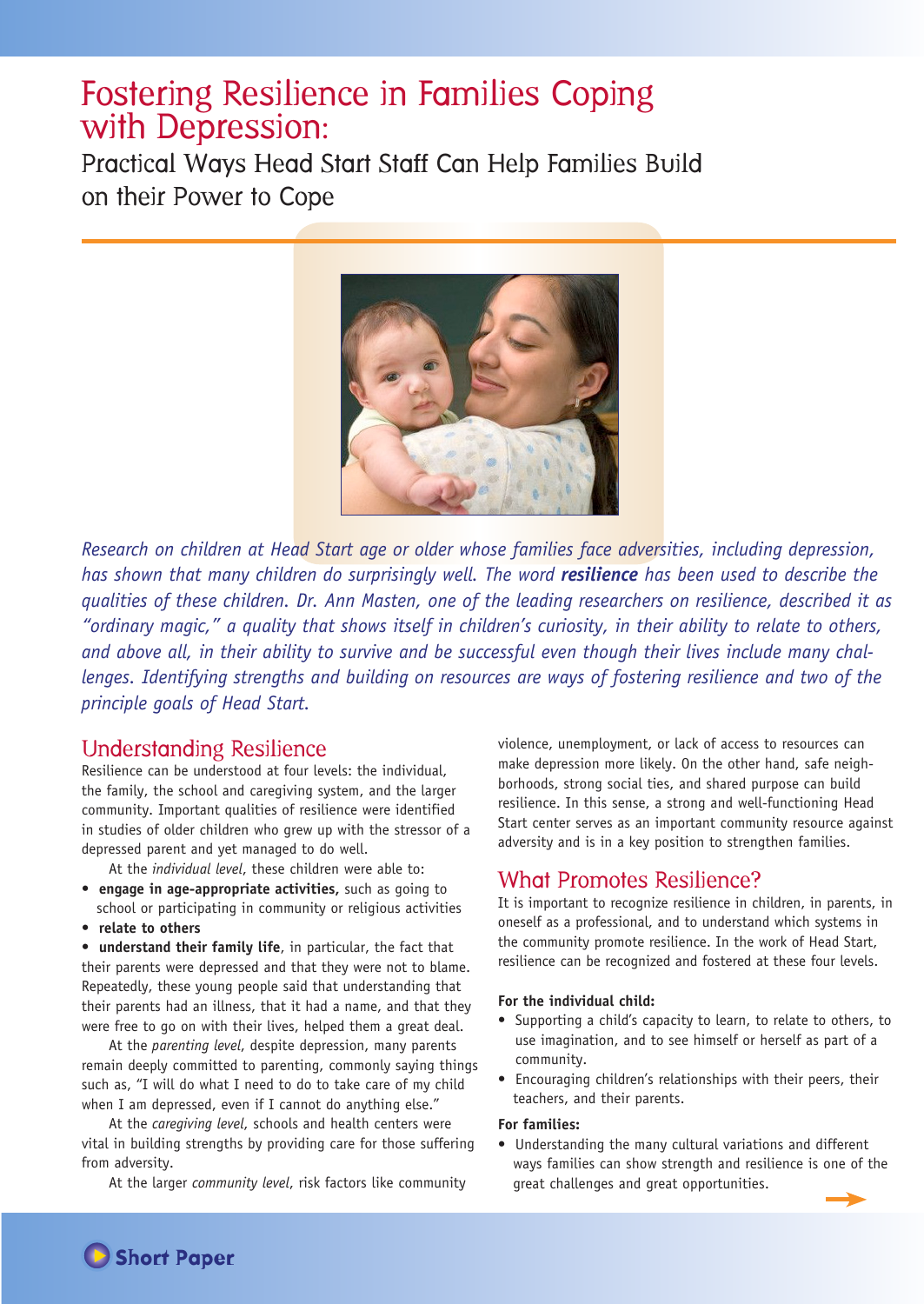Encouraging parents in their efforts to be more effective by having regular routines for their children to follow, and reading together.

#### **At the caregiving level:**

- Encouraging consistent positive attachments with children and by making parents feel welcomed and comfortable.
- Understanding depression and resilience in the families they work with can help teachers be a resource to families and more effective in their work.

#### **At the community level:**

- Understanding what exists and what is missing in community resources is an essential step to better parent outreach.
- Sharing knowledge and experience with families to find the right service or information from a variety of settings, including health clinics, schools, places of worship, and community centers.

The study of strengths and resilience in children has shown the importance of positive caregiving relationships and the capacity children have to change and adapt in the face of adversity. There is no one set result for children, even in the most difficult life situations. This knowledge provides hope for parents, but it is important to emphasize that schools, health clinics, and community centers can provide help and support. In a child's early years, a program such as Head Start can play a vital role for families.

# Strategies for Head Start Staff to Promote Resilience

Recognizing and identifying strengths and resilience is a crucial part of Head Start's daily work. In reaching out to families, supporting the growth of children, and encouraging parents to be the best they can be, Head Start staff does the important work of fostering resilience.

A plan to build a Head Start program's capacity in this area requires shared goals, training, and support, including the following:

**• Gain knowledge:** Get to know the family well enough so that you can pinpoint strengths in both children and parents. Learn about the signs of depression and distress to aid in recognizing challenges and, where appropriate, getting help for parents with depression.

- **Focus on supporting relationships:** Having strong, supportive, caring relationships with others are important parts of resilience. In fact, having good relationships is the single best preventive strategy for depression. Nurturing positive and productive child-to-child, teacher-to-parent, and parent-to-teacher interactions, builds resilience.
- **Celebrate strengths:** Work with parents and their children to help them recognize and name their own strengths. Helping families to see the positives in their children's lives, despite their own struggles and depression, is a powerful preventive activity.

In reaching out to parents, it is important for Head Start staff to communicate a message of hope that encourages growth.

### Three key messages for parents are:

**1. "You and your child have strengths."** Parents welcome information about resilience. Asking parents what they like best about their child or what makes them happiest about their child is a good starting point.

**2. "Reflect on what you need."** Asking a parent "What do you need?" may seem simple, but many parents require support in understanding their needs before they can ask for resources. Encourage parents to think about how their current experience compares to how they would like things to be before asking them what resources they need. This means reflecting on "the now" and imagining "the future"—something that families facing adversity may find difficult to do. Depressed parents may need *extra support* when trying to imagine their options because depression can make it challenging for a person to think beyond their day-to-day coping. Building trust in their relationships with families is an important strategy for Head Start staff to encourage reflection.

**3. "Take care of yourself."** Many times, parents will move toward changing their lives in the name of being a better parent. Let parents know that energy invested in self-care can have positive results for their children as well. Encourage parents to consider *how* they are taking care of themselves. Offer examples of "first steps" for better self-care. For instance, a goal to change one's diet can be started by eating more fresh vegetables or cutting back on candy. A goal to exercise more can start with taking the stairs rather than the elevator.